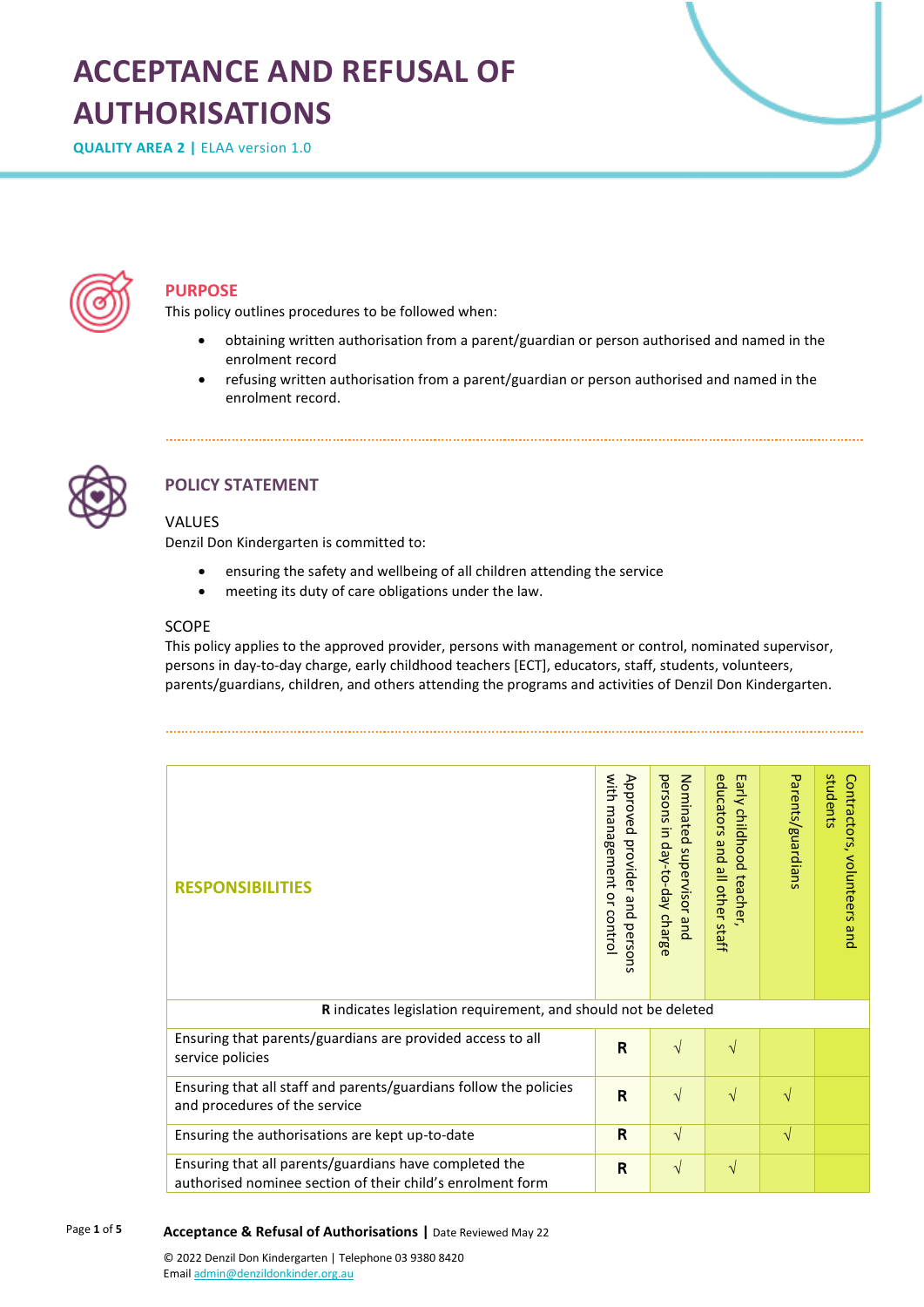| (refer to Enrolment and Orientation Policy), and that the form is<br>signed and dated before the child commences at the service<br><b>Regulation 161</b>                                                                                                                                                                                                                                                                                      |                         |              |           |           |  |
|-----------------------------------------------------------------------------------------------------------------------------------------------------------------------------------------------------------------------------------------------------------------------------------------------------------------------------------------------------------------------------------------------------------------------------------------------|-------------------------|--------------|-----------|-----------|--|
| Ensuring that permission forms for excursions are provided to<br>the parent/guardian or authorised nominee before the excursion<br>(refer to Excursions and Service Events Policy)                                                                                                                                                                                                                                                            | R                       | $\mathsf{R}$ | $\sqrt{}$ |           |  |
| Ensuring ECT/educators/staff allow a child to participate in an<br>excursion or regular outings only with the written authorisation<br>of a parent/guardian or authorised nominee (refer to Definitions)<br>including details required under Regulation 102(4)(5), 161 (refer<br>to Excursions and Service Events Policy)                                                                                                                     | R                       | $\mathsf{R}$ | $\sqrt{}$ |           |  |
| Ensuring that children requiring medication to be administered<br>by ECT/educators/staff have written authorisation, signed and<br>dated by a parent/guardian or authorised nominee, and included<br>with the child's medication record (refer to Definitions) (refer to<br>Administration of Medication Policy and Dealing with Medical<br>Conditions Policy) Regulations 92(3)(b)                                                           | R                       | $\sqrt{ }$   | $\sqrt{}$ |           |  |
| Ensuring ECT/educators/staff do not administer medication<br>without the authorisation of a parent/guardian or authorised<br>nominee, except in the case of an emergency, including an<br>asthma or anaphylaxis emergency (refer to Administration of<br>Medication Policy, Dealing with Medical Conditions Policy,<br>Incident, Injury, Trauma and Illness Policy, Emergency and<br>Evacuation Policy, Asthma Policy and Anaphylaxis Policy) | R                       | $\sqrt{}$    | $\sqrt{}$ |           |  |
| Ensuring that all parents/guardians have completed the<br>authorised nominee section of their child's enrolment form<br>(refer to Enrolment and Orientation Policy), for authorisation for<br>seeking medical treatment and transportation of the child by an<br>ambulance service Regulation 160 (1) (b)                                                                                                                                     | R                       | $\sqrt{ }$   | $\sqrt{}$ | $\sqrt{}$ |  |
| Ensuring that all parents/guardians have completed the<br>authorised nominee section of their child's enrolment form<br>(refer to Enrolment and Orientation Policy), for authorisation for<br>the transportation of the child or arranging transportation of the<br>child Regulation 120D, 160 $(3)$ $(vi)$                                                                                                                                   | R                       | $\sqrt{}$    | $\sqrt{}$ | $\sqrt{}$ |  |
| Ensuring that an attendance record (refer to Definitions) is<br>maintained to account for all children attending the service                                                                                                                                                                                                                                                                                                                  | R                       | $\sqrt{}$    | $\sqrt{}$ |           |  |
| Keeping a written record of all visitors to the service, including<br>time of arrival and departure                                                                                                                                                                                                                                                                                                                                           | $\overline{\mathsf{R}}$ | $\sqrt{}$    |           |           |  |
| Ensuring the approved provider is informed when a written<br>authorisation does not meet the requirements outlined in<br>service policies                                                                                                                                                                                                                                                                                                     |                         | $\sqrt{}$    | $\sqrt{}$ |           |  |
| Ensuring children only depart the service with a person who is<br>the parent/guardian or authorised nominee, or with the written<br>authorisation of one of these, except in the case of a medical or<br>other emergency (refer to Delivery and Collection of Children<br>Policy and Child Safe Environment Policy) Regulation 99, 160,<br><b>National Law: Section 167</b>                                                                   | R                       | R            | $\sqrt{}$ |           |  |
| Ensuring the service is aware of any contact orders prohibiting<br>an adult from contacting an enrolled child, and keeping a copy of                                                                                                                                                                                                                                                                                                          | $\mathsf{R}$            | $\mathsf R$  | $\sqrt{}$ |           |  |

Page **<sup>2</sup>** of **<sup>5</sup> Acceptance & Refusal of Authorisations |** Date Reviewed May 22 © 2022 Denzil Don Kindergarten | Telephone 03 9380 8420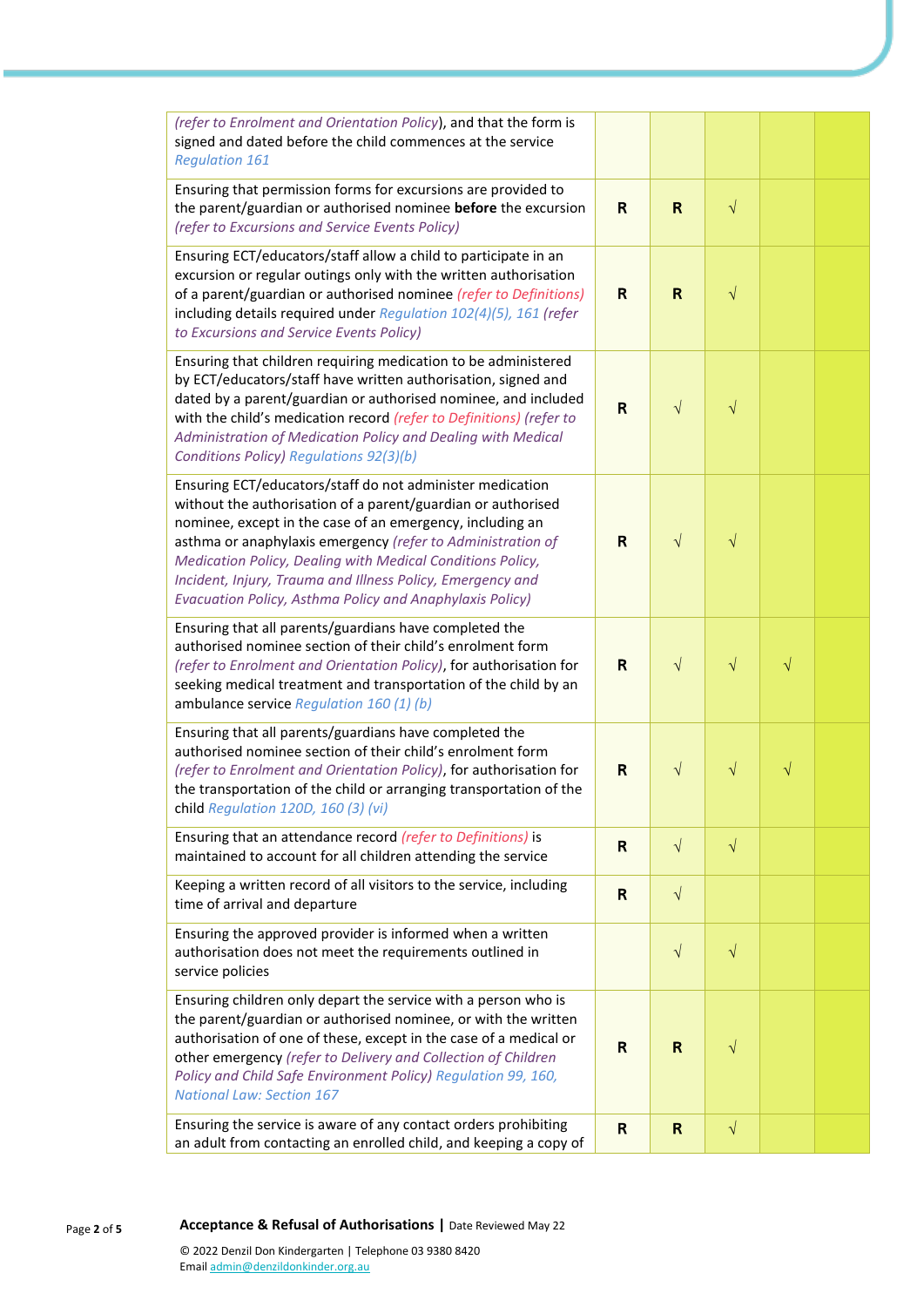| the court orders with the child's enrolment record (Regulation<br>160).                                                                                                                                                                                                                                                                                                                                                                                                                                                           |             |              |           |           |  |
|-----------------------------------------------------------------------------------------------------------------------------------------------------------------------------------------------------------------------------------------------------------------------------------------------------------------------------------------------------------------------------------------------------------------------------------------------------------------------------------------------------------------------------------|-------------|--------------|-----------|-----------|--|
| Ensuring processes are in place for circumstances where<br>authorisations are refused/not applicable. For example:<br>where the service is asked to administer medication<br>that is not in its original container (Regulation 95)<br>when leaving the service, the parent, authorised<br>$\bullet$<br>nominee or person as listed in Regulation 99 does not<br>appear to be fit to take the child<br>the child has been given authorisation to leave the<br>service alone, however the environment they would be<br>in is unsafe | R           | $\sqrt{}$    |           |           |  |
| Ensuring that there are procedures in place if an inappropriate<br>person (refer to Definitions) attempts to collect a child from the<br>service (refer to Delivery and Collection of Children Policy and<br>Child Safe Environment Policy) National Law: Section 167                                                                                                                                                                                                                                                             | $\mathbf R$ | $\mathsf{R}$ |           |           |  |
| Enacting procedures for dealing with a written authorisation that<br>does not meet the requirements outlined in service policies<br>(refer to Procedures)                                                                                                                                                                                                                                                                                                                                                                         | R           | $\sqrt{ }$   | $\sqrt{}$ |           |  |
| Completing and signing the authorised nominee section (refer to<br>Definitions) of their child's enrolment form (refer to Enrolment<br>and Orientation Policy) before their child commences at the<br>service                                                                                                                                                                                                                                                                                                                     |             |              |           | $\sqrt{}$ |  |
| Signing and dating permission forms for excursions                                                                                                                                                                                                                                                                                                                                                                                                                                                                                |             |              |           | $\sqrt{}$ |  |
| Signing the attendance record (refer to Definitions) as their child<br>arrives at and departs from the service                                                                                                                                                                                                                                                                                                                                                                                                                    |             |              |           | $\sqrt{}$ |  |
| Providing written authorisation where children require<br>medication to be administered by educators/staff, and signing<br>and dating it for inclusion in the child's medication record (refer<br>to Definitions)                                                                                                                                                                                                                                                                                                                 |             |              |           | $\sqrt{}$ |  |



## **PROCEDURES**

Procedures for refusing a written authorisation

On receipt of a written authorisation from a parent/guardian that does not meet the requirements outlined in the related service policy and *Regulation 161*, the approved provider will:

- immediately explain to the parent/guardian that their written authorisation contravenes service policy, and that it cannot be accepted
- ensure that the parent/guardian is provided with a copy of the relevant service policy and that they understand the reasons for the refusal of the authorisation
- request that an appropriate alternative written authorisation is provided by the parent/guardian that complies with the requirements of the relevant service policy
- ensure that procedures outlined in the relevant service policy are followed where a parent/guardian cannot be immediately contacted to provide an alternative written authorisation
- follow up with the parent/guardian, where required, to ensure that an appropriate written authorisation is obtained.



Page **<sup>3</sup>** of **<sup>5</sup> Acceptance & Refusal of Authorisations |** Date Reviewed May 22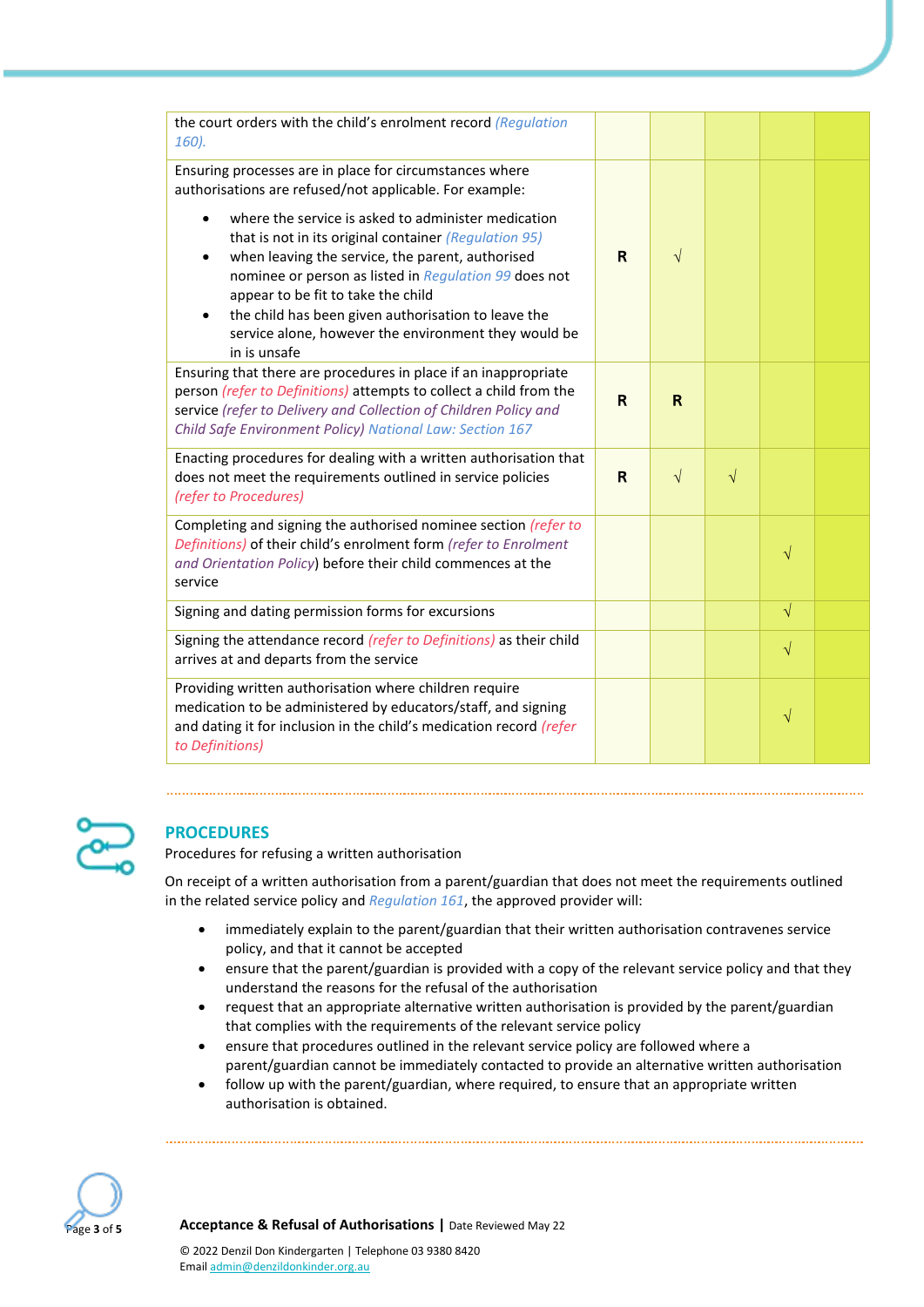### **BACKGROUND AND LEGISLATION**

#### BACKGROUND

Under the *National Law and Regulations*, early childhood services are required to obtain written authorisation from parents/guardians, and/or authorised nominees *(refer to Definitions)* in some circumstances, to ensure the health, safety, wellbeing and best interests of the child are met. These circumstances include but are not limited to:

- self-administration of medication (if applicable) (*Regulation 96)*
- children leaving the service premises *(Regulation 99)*
- children being taken on excursions *(Regulation 102)*
- transport provided or arranged by the service (Regulation 102D)
- seeking medical treatment for children and transportation by an ambulance service (Regulation 161)*.*

Specific service policies *(including the Administration of Medication Policy, Delivery and Collection of Children Policy, Enrolment and Orientation Policy and Excursions and Service Events Policy)* should include details of the conditions under which written authorisations will be accepted. However, there may be instances when a service refuses to accept a written authorisation. The *Education and Care Services National Regulations 2011 (Regulation 168(2) (m))* specify that services are required to develop a policy in relation to the acceptance and refusal of authorisations to help educators/staff and parents/guardians understand exactly what they need to do.

This policy outlines procedures to be followed when refusing a written authorisation from a parent/guardian or person authorised and named in the enrolment record. As an example, the *National Law* does not specify the minimum age of a person who is authorised to collect a child from the service premises. After consulting with parents/guardians and families, the approved provider may adopt a policy position accepting authorisations for persons over the age of 16 to collect a child from the service. This decision will then be outlined in the service's *Delivery and Collection of Children Policy*. In the event that the service receives written authorisation for a person under the age specified in its *Delivery and Collection of Children Policy*, to collect a child from the service, the procedures outlined within this policy for refusing this written authorisation would be enacted.

#### LEGISLATION AND STANDARDS

Relevant legislation and standards include but are not limited to:

- Children, Youth and Families Act 2005 (Vic)
- Child Wellbeing and Safety Act 2005 (Vic) (Part 2: Principles for Children)
- Education and Care Services National Law Act 2010
- Education and Care Services National Regulations 2011
- Family Law Act 1975 (Cth)
- National Quality Standard, Quality Area 2: Children's Health and Safety

The most current amendments to listed legislation can be found at:

- Victorian Legislation Victorian Law Today: [www.legislation.vic.gov.au](http://www.legislation.vic.gov.au/)
- Commonwealth Legislation Federal Register of Legislation: [www.legislation.gov.au](http://www.legislation.gov.au/)

## **DEFINITIONS**

The terms defined in this section relate specifically to this policy. For regularly used terms e.g. Approved Provider, Nominated Supervisor, Notifiable complaints, Serious incidents, Duty of care, etc. refer to the Definitions file of the PolicyWorks catalogue.